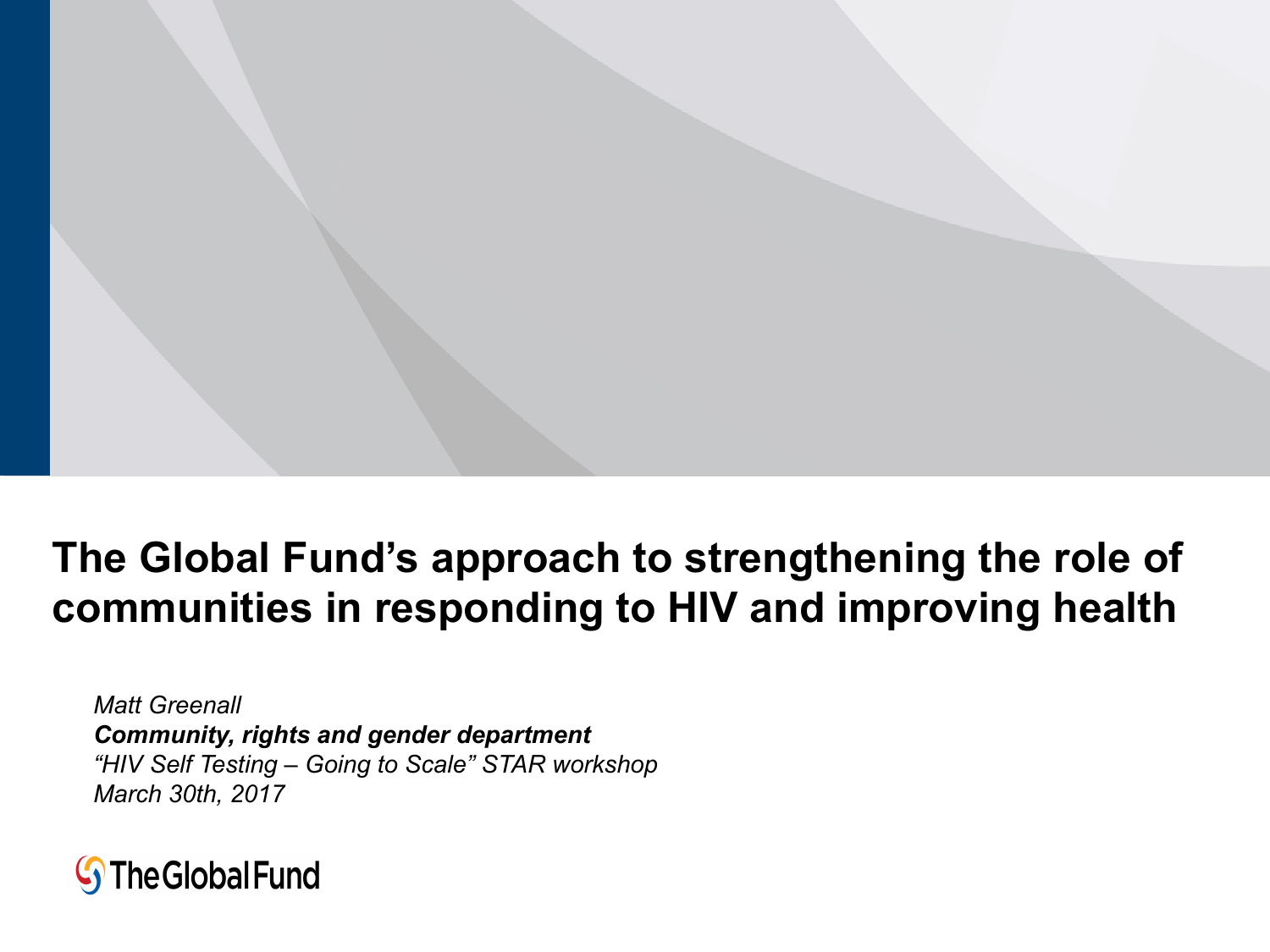### **Post-2015: a new global health agenda**

Global Fund's Strategic Framework 2017-2022 emerged in response to a new global agenda for health influenced by several factors:

- Transition from MDGs to SDGs with a shift to a more diverse global development agenda
- Ebola crisis as a reminder that local health threats and weak health systems are global threats
	- Revealed unique problems of operating in COEs and the need for a more refined differentiated approach
- Renewed global commitment toward universal health coverage (UHC)

 ${\mathbb S}$  الصندوق العالمي  ${\mathbb S}$  The Global Fund  ${\mathbb S}$  Le Fonds mondial  ${\mathbb S}$  El Fondo Mundial  ${\mathbb S}$  Глобальный фонд  ${\mathbb S}$   $\pm$   $\mathbb R$   $\pm$   $\pm$   $\pm$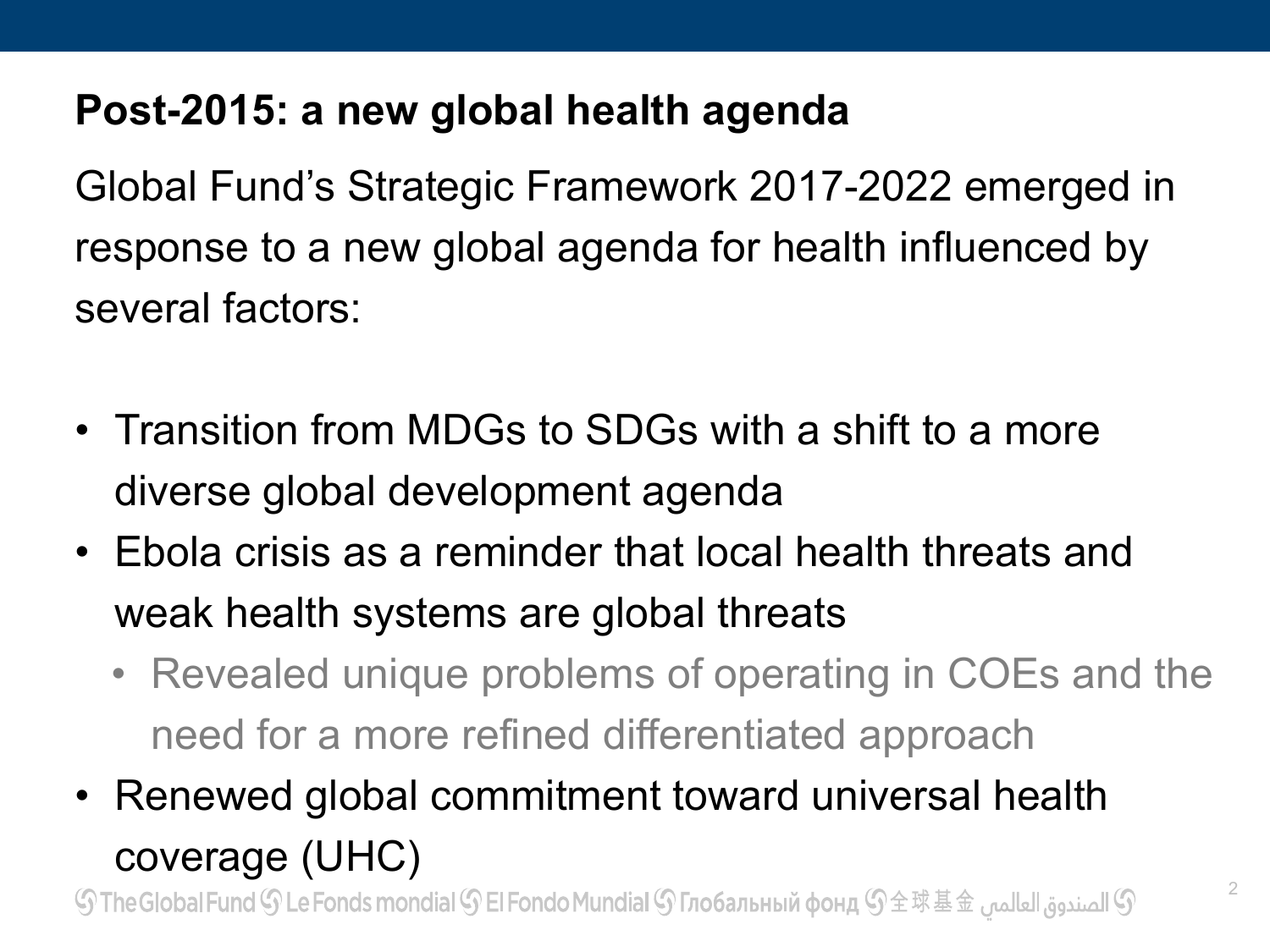### **Global Fund's Strategic Framework 2017-2022**  *Investing to End Epidemics*



**Strengthening systems for health is critical to attain universal health coverage and to accelerate the end of the epidemics**

- **1. Strengthen community responses and systems**
- 2. Support reproductive, women's, children's, and adolescent health, and platforms for integrated service delivery
- 3. Strengthen global and in-country procurement and supply chain systems
- 4. Leverage critical investments in human resources for health
- 5. Strengthen data systems for health and countries' capacities for analysis and use
- 6. Strengthen and align to robust national health strategies and national disease-specific strategic plans
- 7. Strengthen financial management and oversight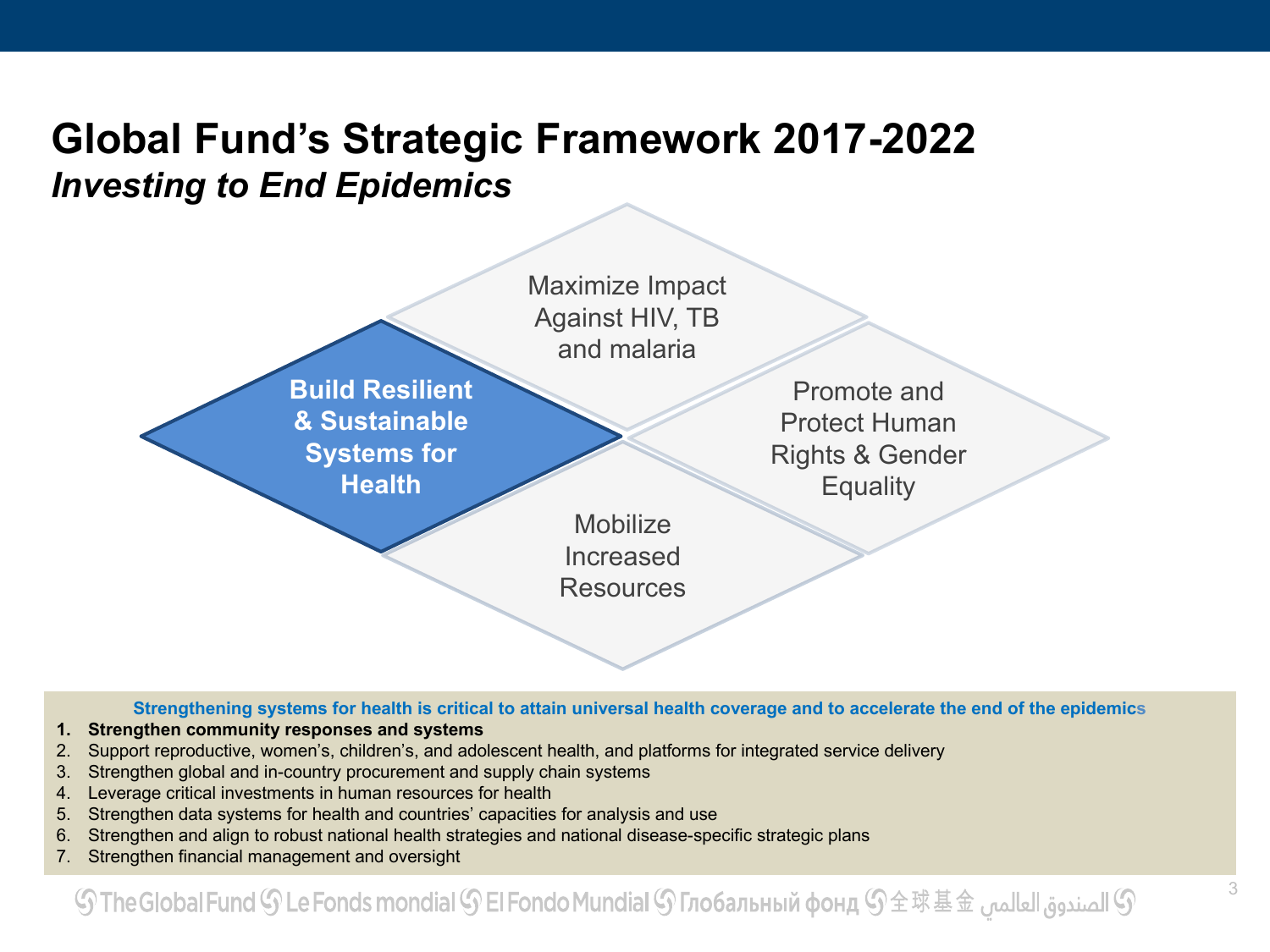### **Global Fund's investments in health systems: shifting the mindset**



 ${\mathbb S}$  الصندوق العالمي  ${\mathbb S}$  The Global Fund  ${\mathbb S}$  Le Fonds mondial  ${\mathbb S}$  El Fondo Mundial  ${\mathbb S}$  Глобальный фонд  ${\mathbb S}$   $\pm$   $\mathbb R$   $\pm$   $\pm$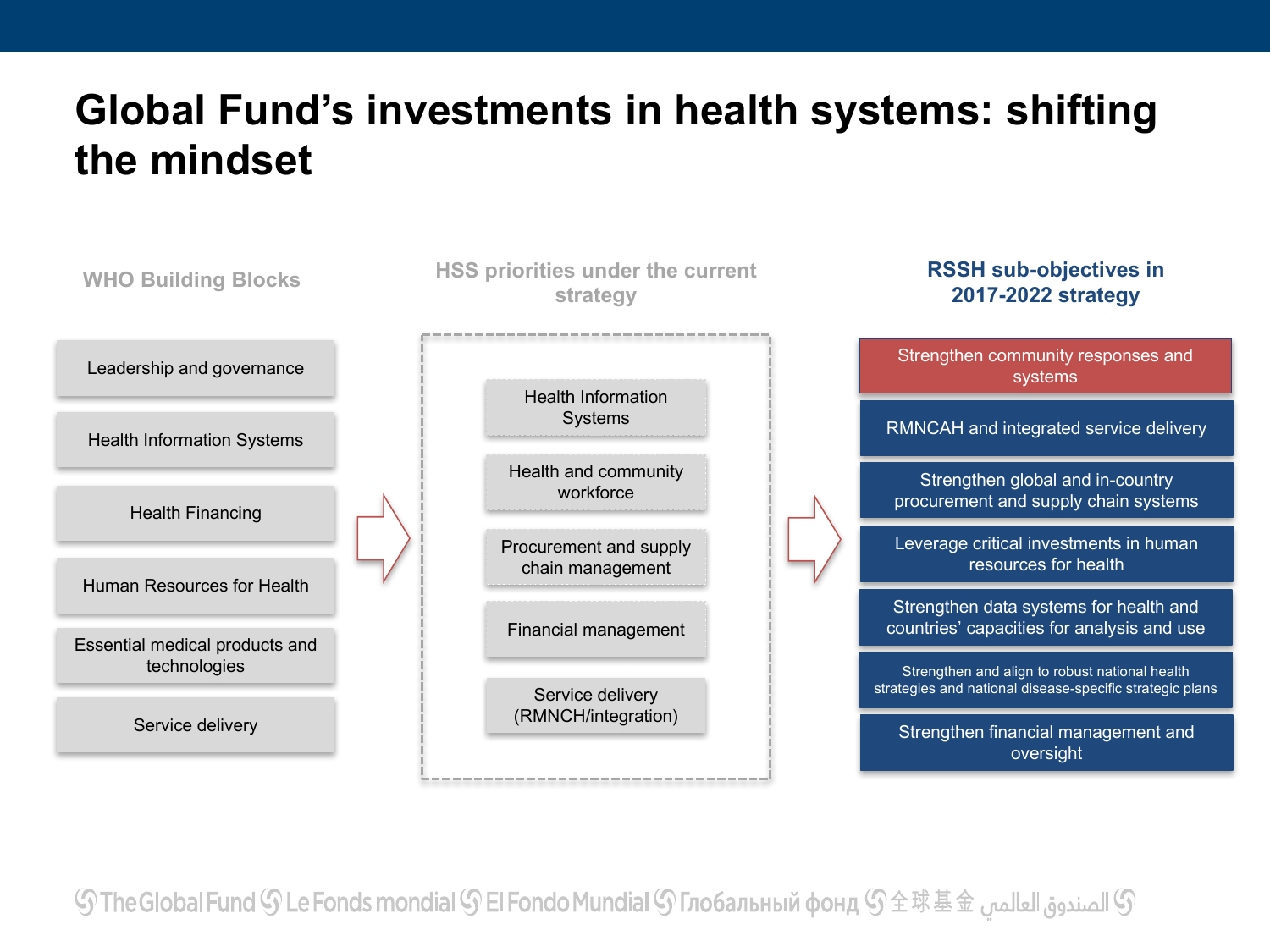### **What do we mean by communities?**

- The people or groups of people:
	- Whose health we want to improve
	- Who are particularly affected by a given health problem
	- Who have particular characteristics (geography, behavior, culture, gender, age…) or vulnerabilities in common
	- Who are theoretically part of any number of "communities"
	- Who may or may not identify with those "communities"
- Important to qualify what we mean we may think we're talking about the same thing when we are not.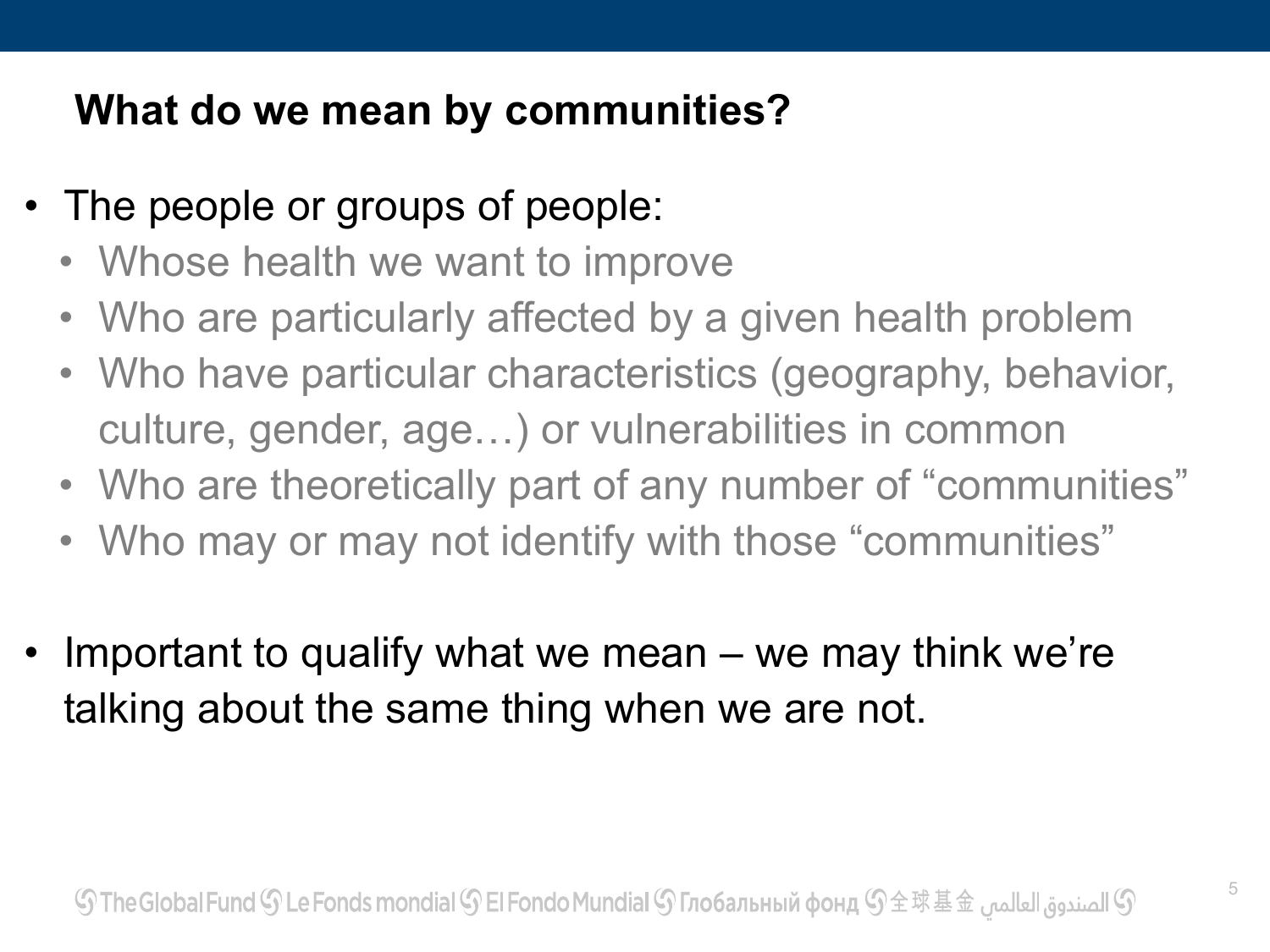### **Understanding community responses and systems as critical to RSSH**

- Better health is the product of:
	- Health services and interventions
	- Positive community norms and actions both in the general population and within specific community groups
	- Community ownership and accountability to communities
- Why "*responses and systems*"?
	- Communities respond spontaneously to problems
	- These responses are rarely "systematic" in the usual health systems sense (and this may be for the best)
	- However, bringing some community actions into a systems framework can lead to broad reach and large-scale impact ① الصندوق العالمي  $\mathbb{G} \not\cong \mathbb{R}$  The Global Fund  $\mathbb{G}$  Le Fonds mondial  $\mathbb{G}$  El Fondo Mundial  $\mathbb{G}$  Глобальный фонд  $\mathbb{G}$   $\pm$   $\mathbb{R}$   $\dot\equiv$   $\pm$   $\pm$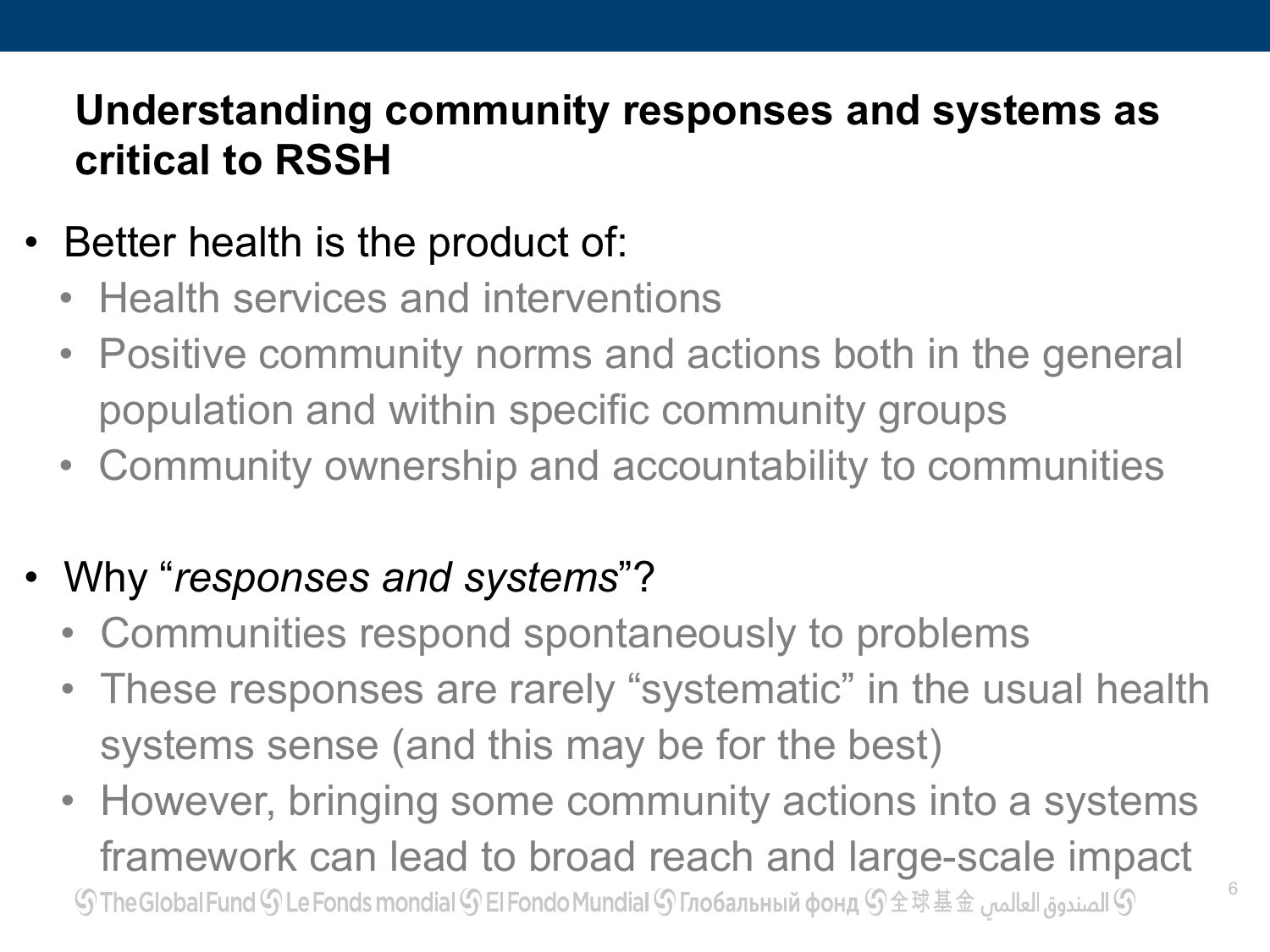### **Community responses and systems: diverse and complex!**

#### **Community** systems formalised under health systems

- CHW/iCCM
- Formalised local governance

### Community systems partially captured under health systems

- Community health education
- Health commodity distribution
- Adherence support, home care

Community systems outside of the formal health sector

- Social determinants (human rights progs, gender norms)
- "Under radar" services
- Community led social accountability

Different community systems strengthening approaches required for each of these

 ${\mathbb S}$  الصندوق العالمي  ${\mathbb S}$  The Global Fund  ${\mathbb S}$  Le Fonds mondial  ${\mathbb S}$  El Fondo Mundial  ${\mathbb S}$  Глобальный фонд  ${\mathbb S}$   $\pm$   $\mathbb R$   $\pm$   $\pm$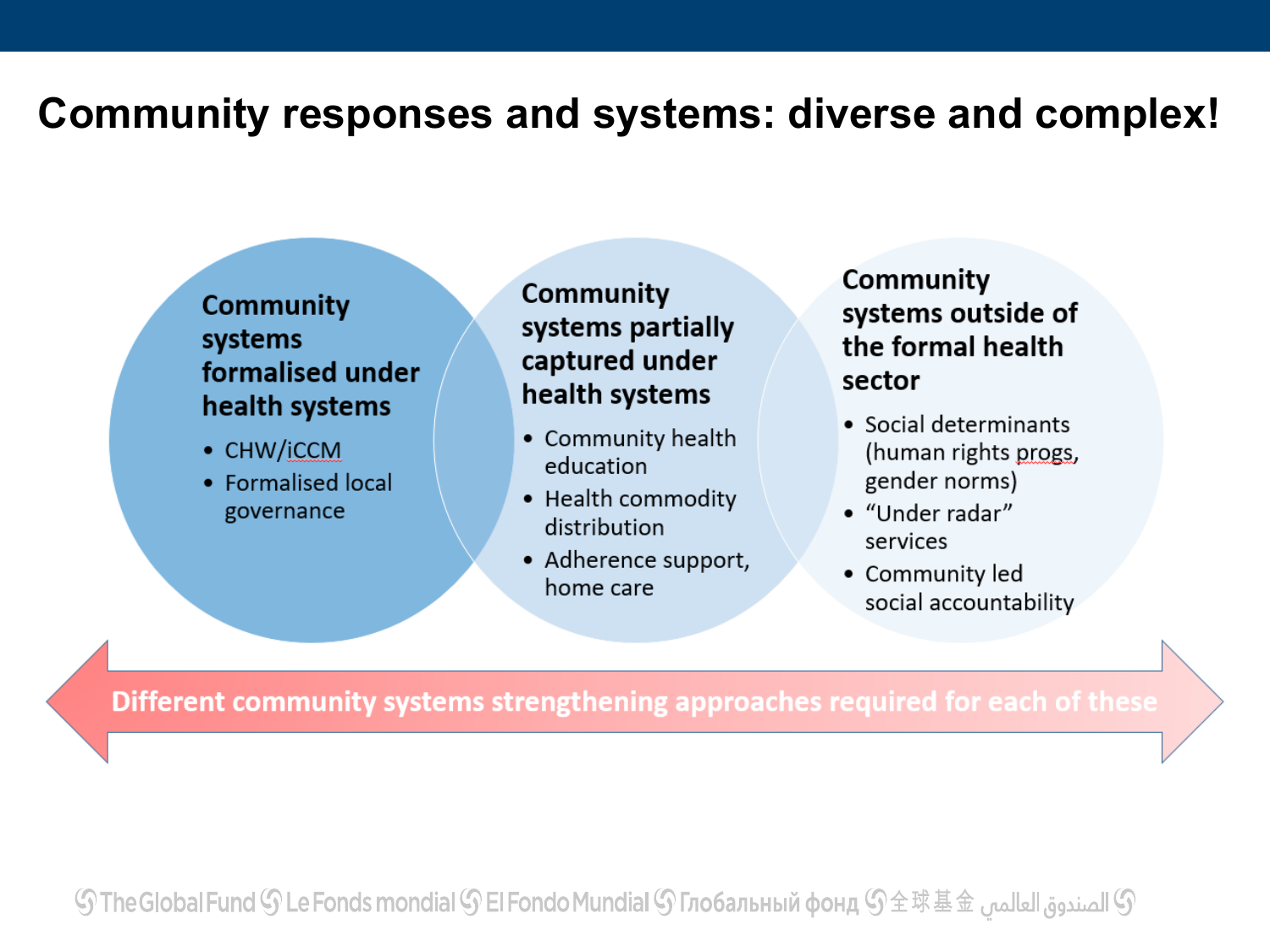# **Linking community responses and integrated service delivery**

- Global Fund strategy emphasizes integrated service delivery
- Four areas prioritized for investment:
	- $\checkmark$  Ante-natal care
	- $\checkmark$  Integrated community case management
	- $\checkmark$  Integrated sexual and reproductive health-HIV services
	- $\checkmark$  Adolescent health
- Countries must evaluate what packages of services and models of delivery are appropriate and feasible, including community interventions that are not yet systematically supported by the health system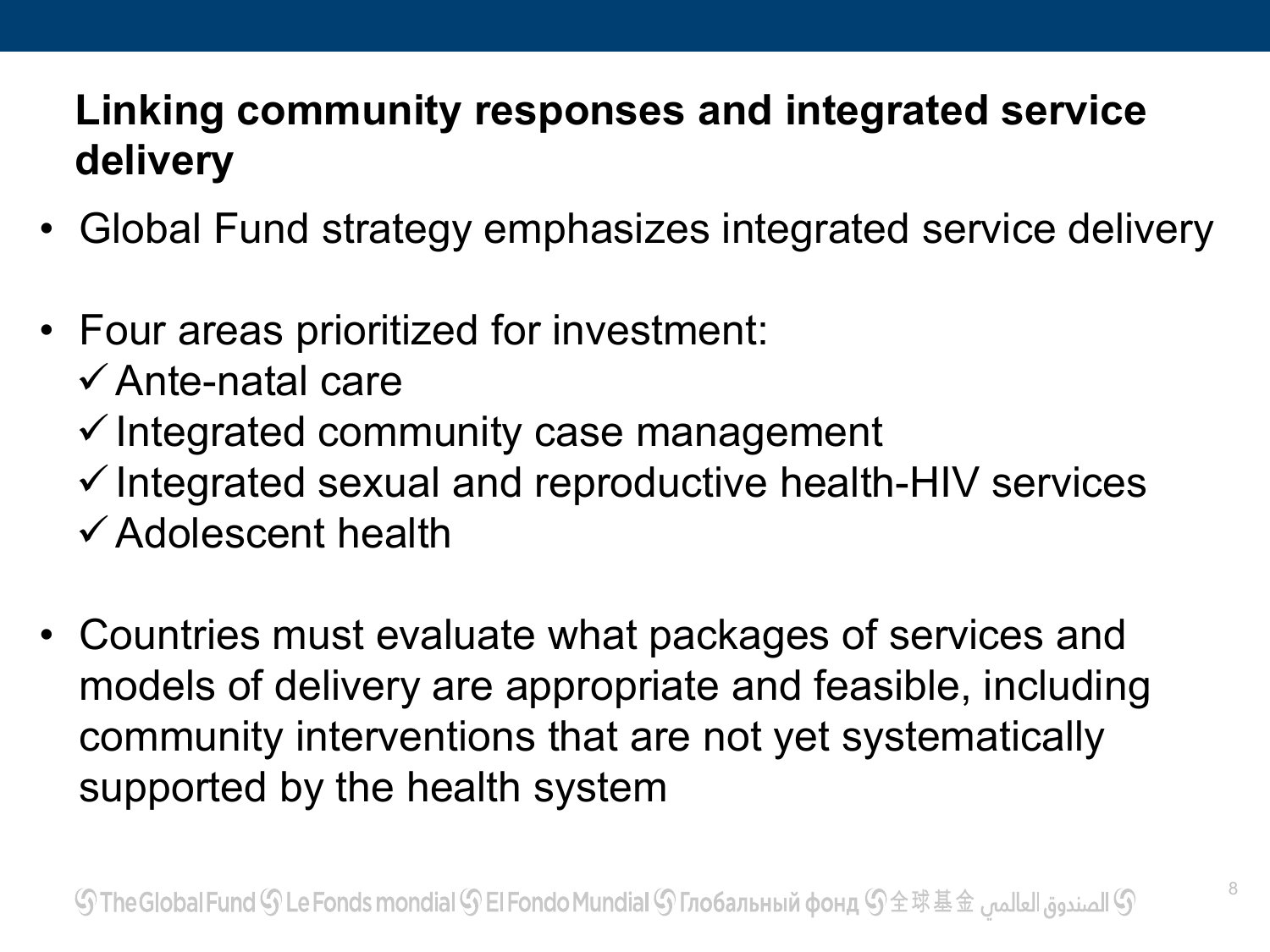# **Strategy Implementation 2017-2022: high level actions for community responses and systems**

- Producing revised application guidance for integration of community responses and strengthening systems
- Identifying mechanisms and disseminating guidelines/tools for effective and efficient sub-granting by PRs to community level, including differentiation factors
- Developing and increasing uptake of community led monitoring / feedback mechanisms – piloting and operations research, dissemination of guidance, potential reprogramming of unspent funds
- Advocacy and technical assistance for more systematic inclusion in Global Fund grants 9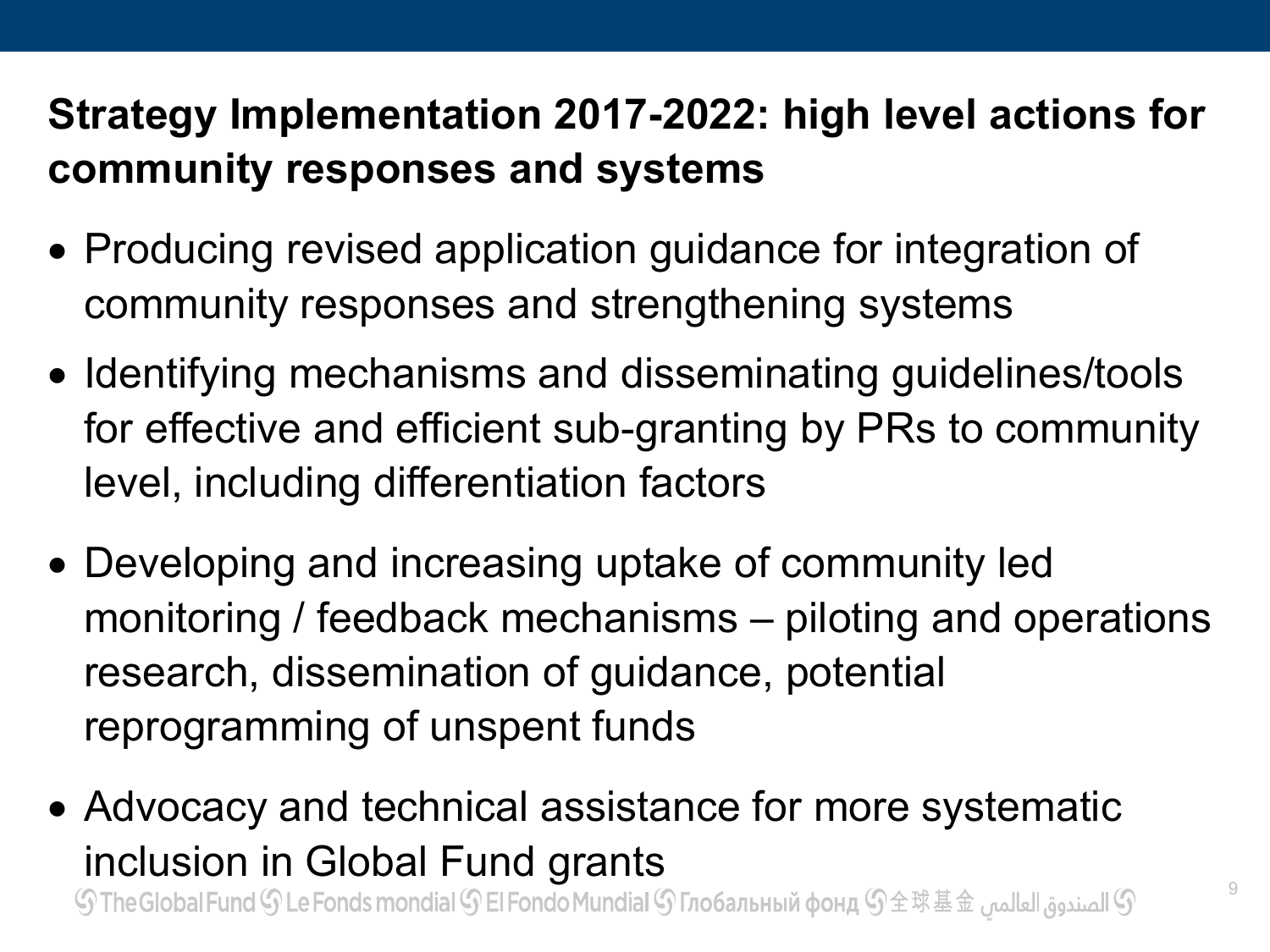### **Where does HIV self testing fit in (1)?** *To begin with, take it out of the health facility*

- We often see very low yield of HIV testing, when it is carried out in health facilities
- In one example, 1% of tests were positive in facilities in a city with estimated 2% HIV prevalence; but in community ART distribution points VCT yielded as many as 25% positive test results
- Crucial to support and engage with innovative ways to help people know their status and access treatment if they need it
- Global Fund and UNITAID have established an expert review panel to evaluate new diagnostic products

 $\mathbb S$  الصندوق العالمي  $\mathbb S$  The Global Fund  $\mathbb S$  Le Fonds mondial  $\mathbb S$  El Fondo Mundial  $\mathbb S$  Глобальный фонд  $\mathbb S$   $\pm$   $\mathbb R$   $\pm$   $\pm$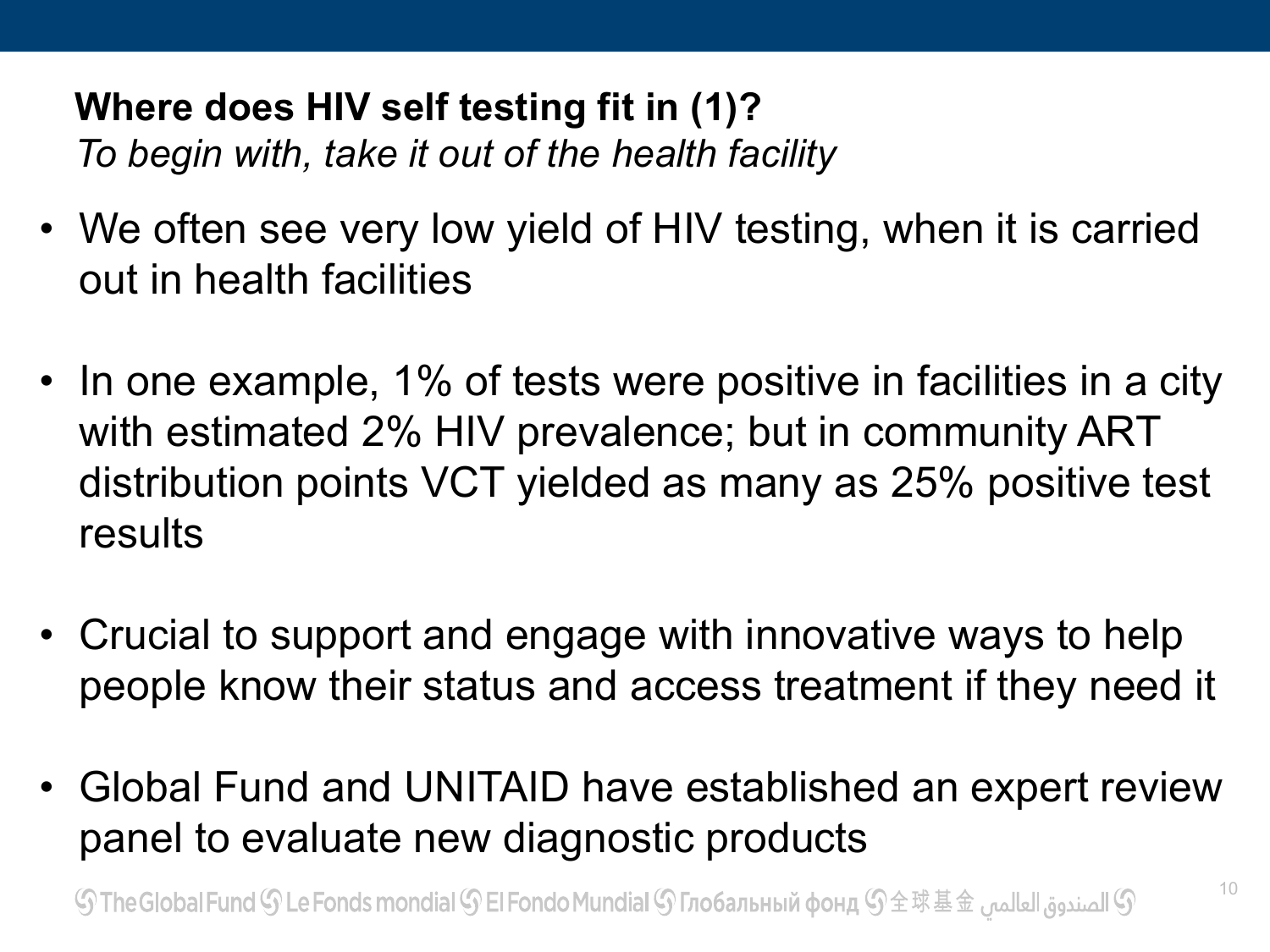# **Where does HIV self testing fit in (2)?**

- A good example of the need for "adaptive" systems for health
- What about integrated service delivery and our "three blobs"?
	- Delivery of HIVST and provision of / information on other services (esp. HIV/SRH and AH) through "formal"/ "institutionalised" community systems
	- Delivery of HIVST and education/information on other services and referral, support, counselling etc. at individual and community level through "less formal" community systems
	- "Under radar" HIVST delivery, monitoring of uptake in communities including of potential abuses/misuses, advocacy and monitoring of availability of linked services ${\mathbb S}$  الصندوق العالمي  ${\mathbb S}$  The Global Fund  ${\mathbb S}$  Le Fonds mondial  ${\mathbb S}$  El Fondo Mundial  ${\mathbb S}$  Глобальный фонд  ${\mathbb S}$   $\pm$   $\mathbb R$   $\pm$   $\pm$   $\pm$